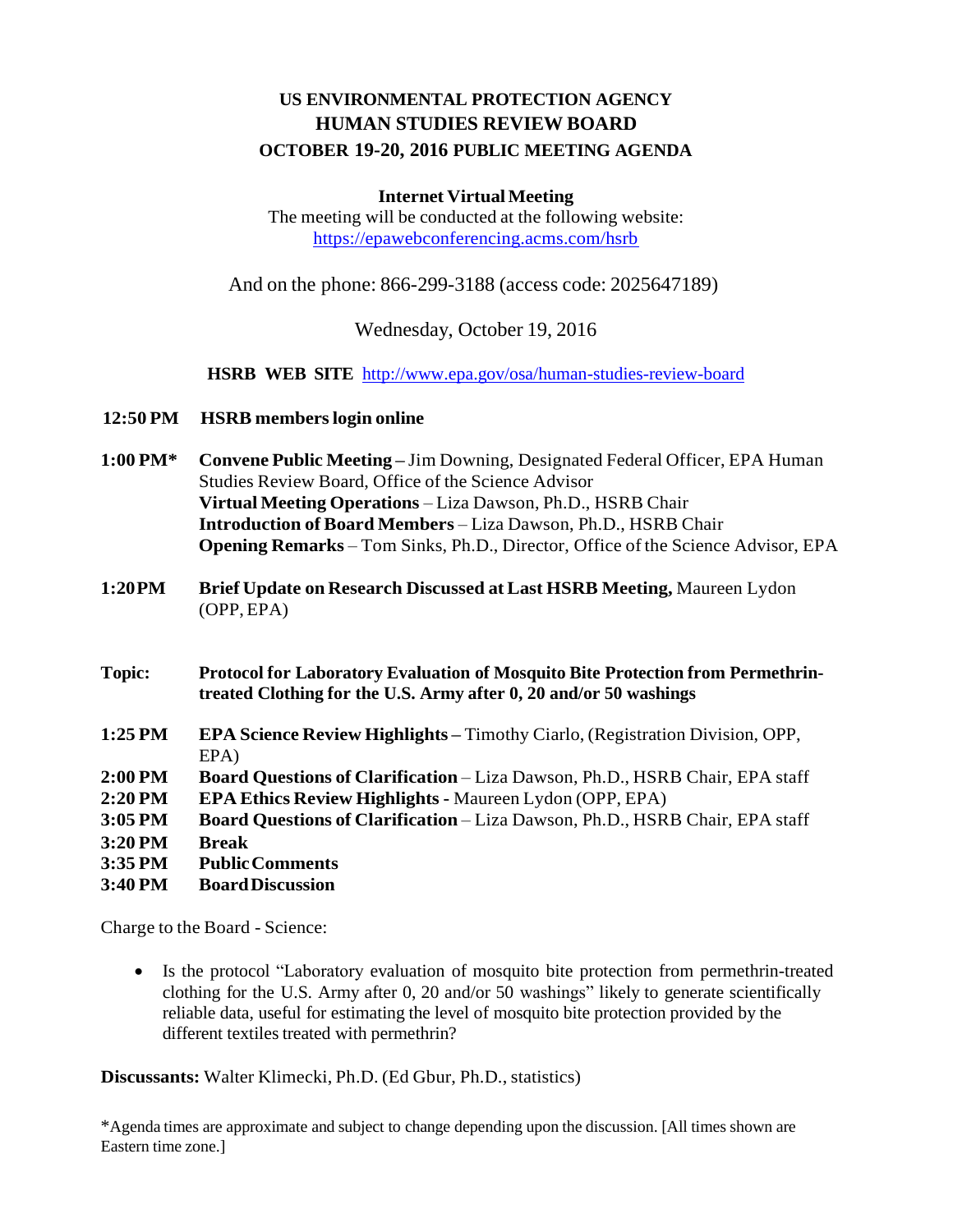Charge to the Board - Ethics:

• Is the research likely to meet the applicable requirements of 40 CFR part 26, subparts K and L?

**Discussant:** Suzanne M. Rivera, Ph.D., M.S.W.

**5:15 PM\* Adjourn**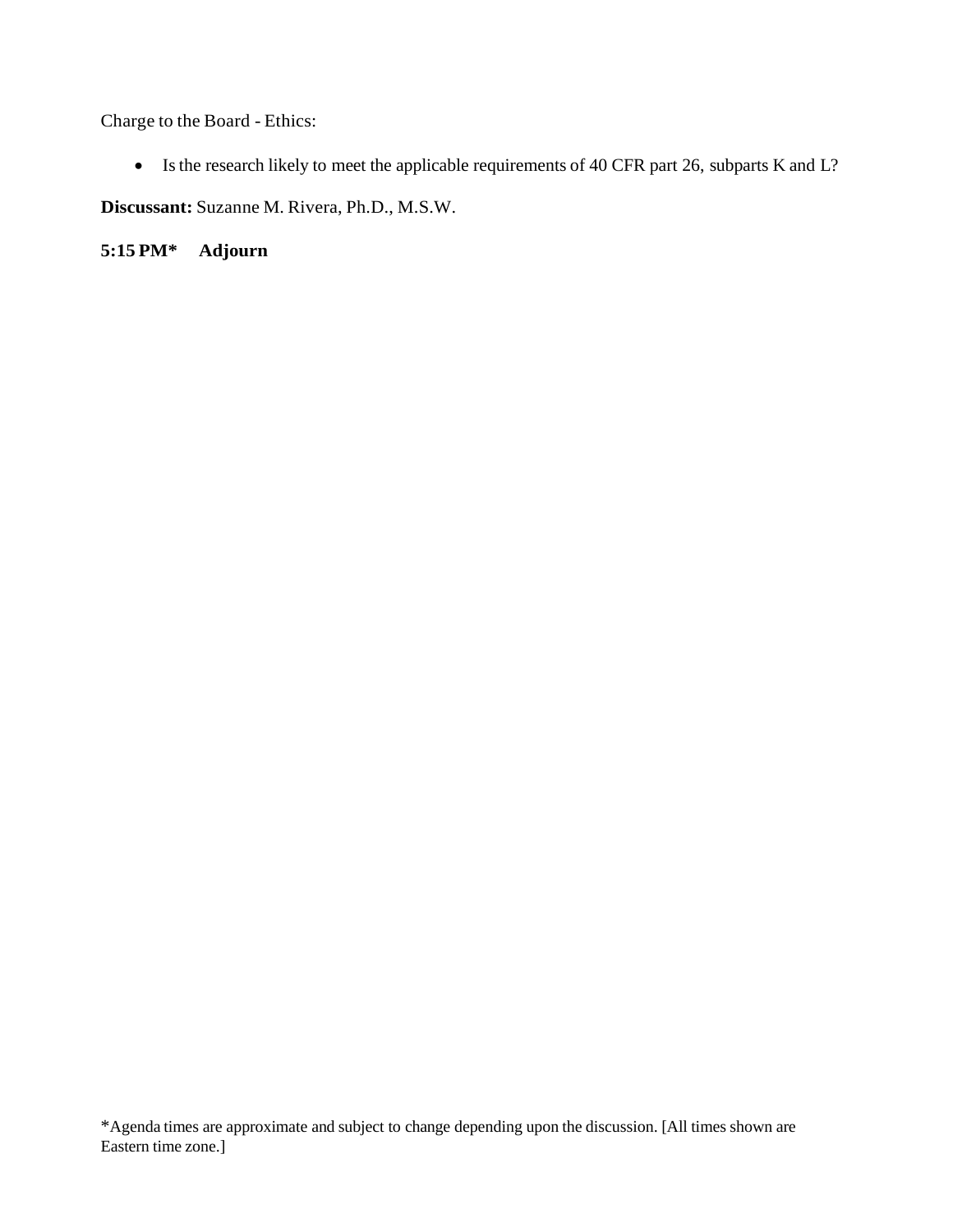# **US ENVIRONMENTAL PROTECTION AGENCY HUMAN STUDIES REVIEW BOARD OCTOBER 19-20, 2016 PUBLIC MEETING AGENDA**

### **Internet VirtualMeeting**

The meeting will be conducted at the following website: <https://epawebconferencing.acms.com/hsrb>

And on the phone: 866-299-3188 (access code: 2025647189)

Thursday, October 20, 2016

**HSRB WEB SITE** <http://www.epa.gov/osa/human-studies-review-board>

### **12:50 PM HSRB memberslogin online**

| $1:00$ PM* | <b>Convene Public Meeting – Jim Downing, Designated Federal Officer, EPA Human</b>      |
|------------|-----------------------------------------------------------------------------------------|
|            | Studies Review Board, Office of the Science Advisor                                     |
|            | Virtual Meeting Operations – Liza Dawson, Ph.D., HSRB Chair                             |
|            | <b>Introduction of Board Members - Liza Dawson, Ph.D., HSRB Chair</b>                   |
|            | <b>Opening Remarks</b> – Tom Sinks, Ph.D., Director, Office of the Science Advisor, EPA |
|            |                                                                                         |

**1:15 PM Follow-up Discussion from the Previous Day**– Liza Dawson, Ph.D., HSRB Chair

**Topic: A Study for Measurement of Potential Dermal and Inhalation Exposure during Manual Pouring of Two Solid Formulations Containing an Antimicrobial**

- **1:20 PM EPA Science Review Highlights –** Timothy Leighton, (Antimicrobials Division, OPP, EPA)
- **1:50 PM Board Questions of Clarification** Liza Dawson, Ph.D., HSRB Chair, EPA staff
- **2:10 PM EPA Ethics Review Highlights -** Maureen Lydon (OPP, EPA)
- **2:55 PM Board Questions of Clarification** Liza Dawson, Ph.D., HSRB Chair, EPA staff
- **3:10 PM PublicComments**
- **3:15 PM Break**
- **3:30 PM BoardDiscussion**

Charge to the Board - Science:

• Did the research in study AEA07 generate scientifically reliable data, useful for assessing the exposure of occupational workers and consumers who manually pour or scoop solid formulation antimicrobial products?

**Discussants:** Randy Maddalena, Ph.D. (Jun Zhu, Ph.D., statistics)